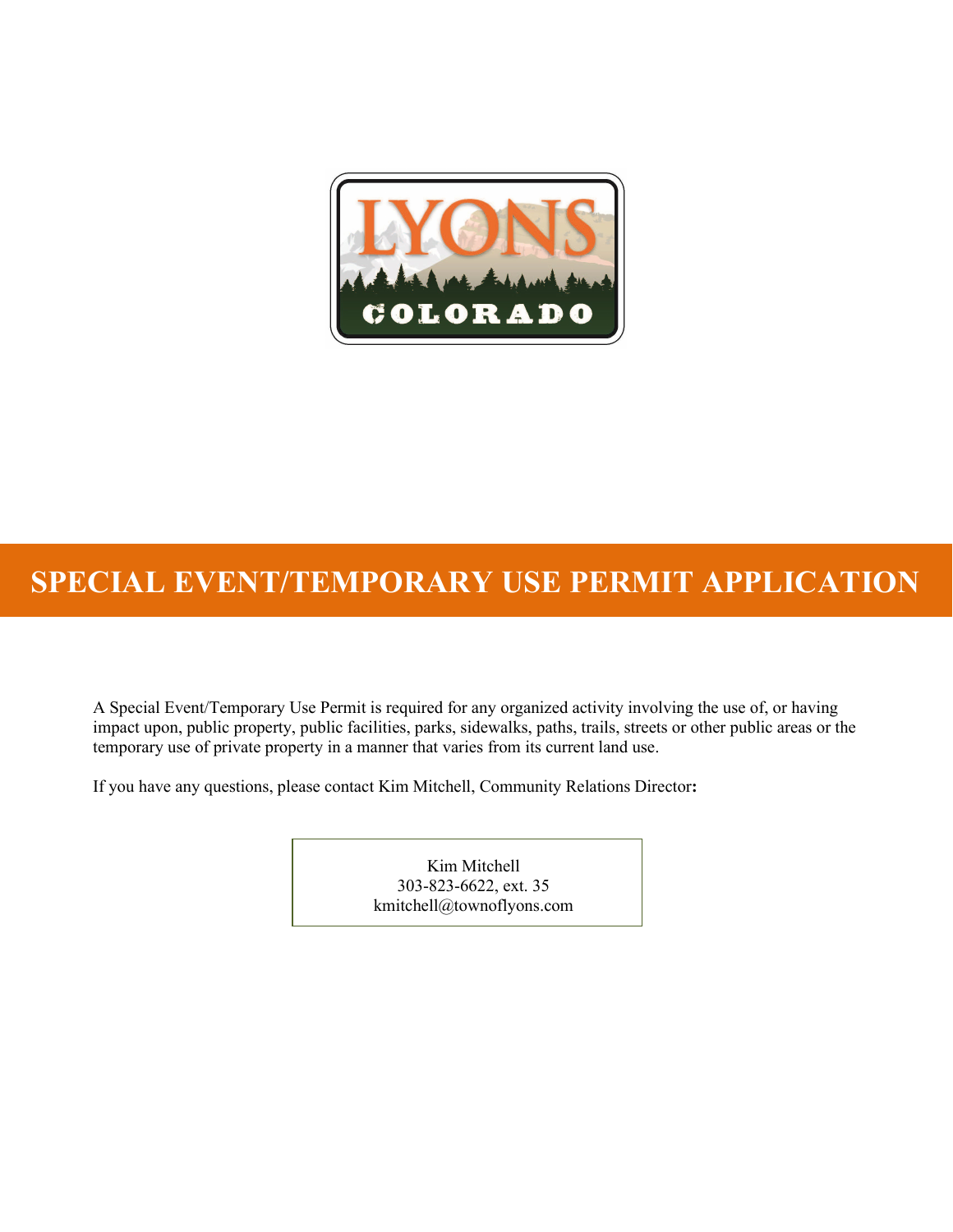

#### **About**

Please submit a non-refundable application fee of **\$100** along with this application to Town Hall, P.O. Box 49 / 432 5th Avenue, Lyons, CO 80540 or events@townoflyons.com. **Applications MUST be submitted at least 90 days before the event**. Late applications may be accepted with a \$100 late fee.

A Special Event/Temporary Use Permit is required for any organized activity involving the use of, or having impact upon, public property, public facilities, parks, sidewalks, paths, trails, streets or other public areas or the temporary use of private property in a manner that varies from its current land use, that lies within the boundaries of the Town of Lyons. This application may need additional review by any state or county entity; if further review is required, it is the applicant's responsibility to ensure compliance.

All Event Permit applications are handled through the Department of Community Relations and Programs. After the application and required documents are complete, return this completed form to the Town. **Acceptance of your application should in no way be construed as final approval** or confirmation of your request. You will be notified if your event requires additional information, permits, licenses, or certificates. During the initial application processing, applicants will be given time to provide pending documentation (e.g. certificate of insurance, etc.). All documentation must be received before a Special Event/Temporary Use Permit will be issued.

The Lyons Department Community Relations and Programs shall conduct a final review of the subject application and condition of the space utilized for this proposed event, and additional charges maybe added based upon its consideration of the following criteria:

- Number of participants/ attendees
- Duration of the Special Use
- Geographic extent of the event on Town facilities
- Impacts of the proposed event on Town facilities/Actual costs of the event to the Town (i.e. labor costs, utilities, etc.)
- Damage to Property
- Amount of processing time required by the Town of Lyons for the event
- Direct benefit(s) of the event to Town of Lyons residents and businesses
	- o Whether the event provides an economic infusion into the Town of Lyons;
	- o Whether the event is a fundraiser for a Lyons-based non-profit organization; and
	- o Whether the special-use participants are comprised mostly of local community members. Requests and recommendation letters may be included with the application for consideration as to how the proposed event meets the above criteria.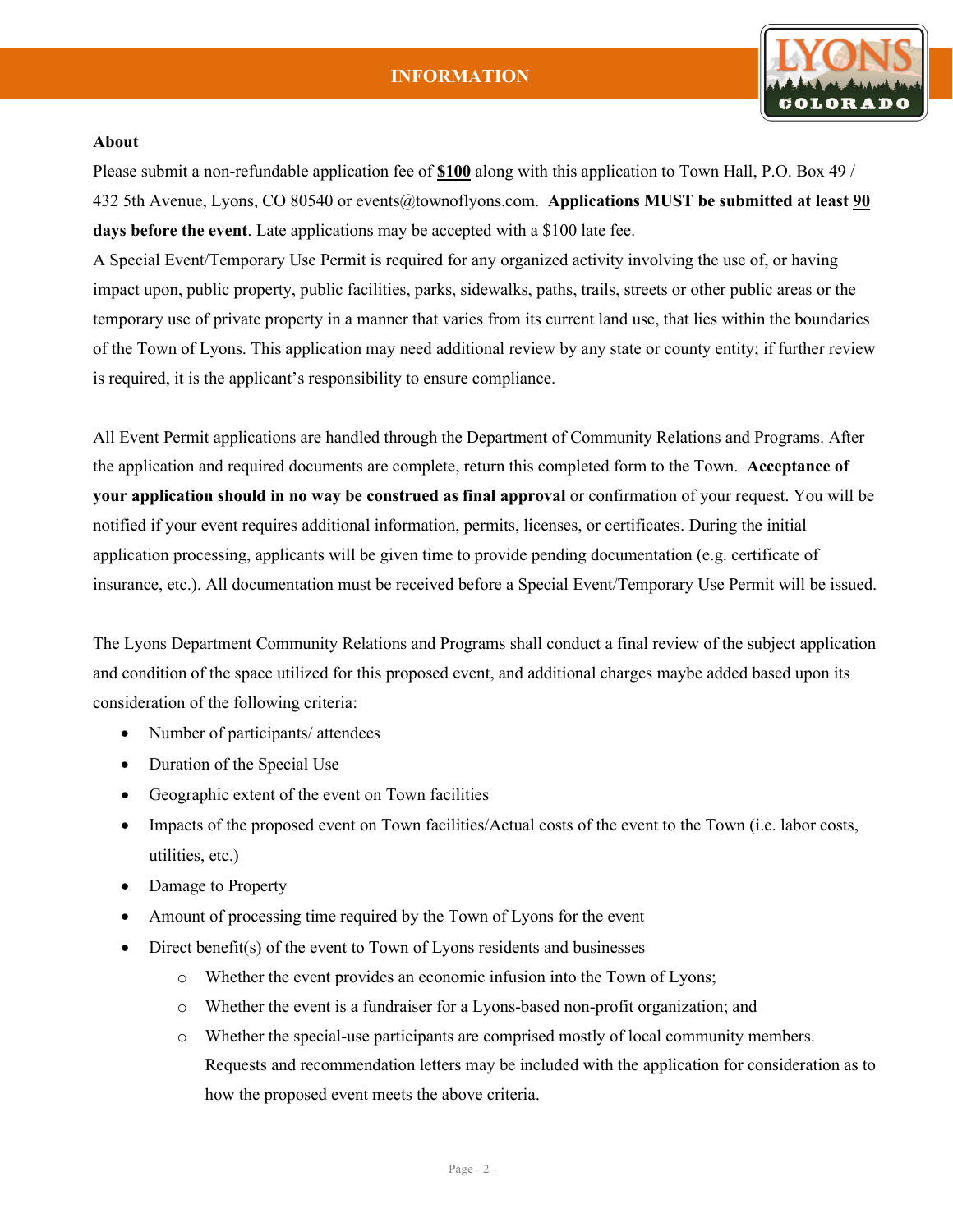# **EVENT DETAILS**



#### **Event Organizer**

|                                                                                       | Application Date: ________________________________Host Organization: _______________________________ |  |                                                                                                                                                                                                                                                                                                                                                                                                                                                      |  |
|---------------------------------------------------------------------------------------|------------------------------------------------------------------------------------------------------|--|------------------------------------------------------------------------------------------------------------------------------------------------------------------------------------------------------------------------------------------------------------------------------------------------------------------------------------------------------------------------------------------------------------------------------------------------------|--|
|                                                                                       | Type of Organization (circle): Public Agency Non-Profit For-Profit Business/Private                  |  |                                                                                                                                                                                                                                                                                                                                                                                                                                                      |  |
|                                                                                       |                                                                                                      |  |                                                                                                                                                                                                                                                                                                                                                                                                                                                      |  |
|                                                                                       |                                                                                                      |  | Physical Address:                                                                                                                                                                                                                                                                                                                                                                                                                                    |  |
|                                                                                       |                                                                                                      |  |                                                                                                                                                                                                                                                                                                                                                                                                                                                      |  |
|                                                                                       |                                                                                                      |  |                                                                                                                                                                                                                                                                                                                                                                                                                                                      |  |
|                                                                                       |                                                                                                      |  |                                                                                                                                                                                                                                                                                                                                                                                                                                                      |  |
| Event                                                                                 |                                                                                                      |  |                                                                                                                                                                                                                                                                                                                                                                                                                                                      |  |
|                                                                                       |                                                                                                      |  |                                                                                                                                                                                                                                                                                                                                                                                                                                                      |  |
|                                                                                       |                                                                                                      |  |                                                                                                                                                                                                                                                                                                                                                                                                                                                      |  |
|                                                                                       |                                                                                                      |  |                                                                                                                                                                                                                                                                                                                                                                                                                                                      |  |
| Event Date(s): From: $\frac{1}{\sqrt{1-\frac{1}{2}}}\left  \frac{f(x)}{f(x)} \right $ |                                                                                                      |  | $To: \begin{tabular}{ c c c c } \hline \multicolumn{3}{ c }{\textbf{To:}} & \multicolumn{3}{ c }{\textbf{To:}} \\ \hline \multicolumn{3}{ c }{\textbf{To:}} & \multicolumn{3}{ c }{\textbf{To:}} \\ \hline \multicolumn{3}{ c }{\textbf{To:}} & \multicolumn{3}{ c }{\textbf{To:}} \\ \hline \multicolumn{3}{ c }{\textbf{To:}} & \multicolumn{3}{ c }{\textbf{To:}} \\ \hline \multicolumn{3}{ c }{\textbf{To:}} & \multicolumn{3}{ c }{\textbf{To$ |  |
| Event Time(s): From: $\qquad \qquad$ To:                                              |                                                                                                      |  |                                                                                                                                                                                                                                                                                                                                                                                                                                                      |  |
|                                                                                       |                                                                                                      |  |                                                                                                                                                                                                                                                                                                                                                                                                                                                      |  |
|                                                                                       |                                                                                                      |  |                                                                                                                                                                                                                                                                                                                                                                                                                                                      |  |
|                                                                                       |                                                                                                      |  |                                                                                                                                                                                                                                                                                                                                                                                                                                                      |  |
|                                                                                       |                                                                                                      |  |                                                                                                                                                                                                                                                                                                                                                                                                                                                      |  |
|                                                                                       |                                                                                                      |  |                                                                                                                                                                                                                                                                                                                                                                                                                                                      |  |
|                                                                                       |                                                                                                      |  |                                                                                                                                                                                                                                                                                                                                                                                                                                                      |  |
|                                                                                       |                                                                                                      |  |                                                                                                                                                                                                                                                                                                                                                                                                                                                      |  |
|                                                                                       |                                                                                                      |  |                                                                                                                                                                                                                                                                                                                                                                                                                                                      |  |
|                                                                                       |                                                                                                      |  |                                                                                                                                                                                                                                                                                                                                                                                                                                                      |  |
|                                                                                       |                                                                                                      |  |                                                                                                                                                                                                                                                                                                                                                                                                                                                      |  |

## **Event Location**

For events that take place in public spaces, a site map must be submitted. Site maps should include a base map with either satellite or topographic imagery. Items identified on the map should include tents, large vehicles used for the event (trailers, branded vehicles for sampling, etc.), loading and staging areas, vendor areas, liquor boundaries, event boundaries, fencing, barricades, porto-potties, zero-waste stations, power needs, etc. Contact the Special Event Coordinator with questions.

Proposed Location(s) of Event (the site map should be attached to this application as a separate document):  $\_$  ,  $\_$  ,  $\_$  ,  $\_$  ,  $\_$  ,  $\_$  ,  $\_$  ,  $\_$  ,  $\_$  ,  $\_$  ,  $\_$  ,  $\_$  ,  $\_$  ,  $\_$  ,  $\_$  ,  $\_$  ,  $\_$  ,  $\_$  ,  $\_$  ,  $\_$  ,  $\_$  ,  $\_$  ,  $\_$  ,  $\_$  ,  $\_$  ,  $\_$  ,  $\_$  ,  $\_$  ,  $\_$  ,  $\_$  ,  $\_$  ,  $\_$  ,  $\_$  ,  $\_$  ,  $\_$  ,  $\_$  ,  $\_$  ,

 $\_$  ,  $\_$  ,  $\_$  ,  $\_$  ,  $\_$  ,  $\_$  ,  $\_$  ,  $\_$  ,  $\_$  ,  $\_$  ,  $\_$  ,  $\_$  ,  $\_$  ,  $\_$  ,  $\_$  ,  $\_$  ,  $\_$  ,  $\_$  ,  $\_$  ,  $\_$  ,  $\_$  ,  $\_$  ,  $\_$  ,  $\_$  ,  $\_$  ,  $\_$  ,  $\_$  ,  $\_$  ,  $\_$  ,  $\_$  ,  $\_$  ,  $\_$  ,  $\_$  ,  $\_$  ,  $\_$  ,  $\_$  ,  $\_$  ,  $\mathcal{L}_\text{max}$  , and the contract of the contract of the contract of the contract of the contract of the contract of the contract of the contract of the contract of the contract of the contract of the contract of the contr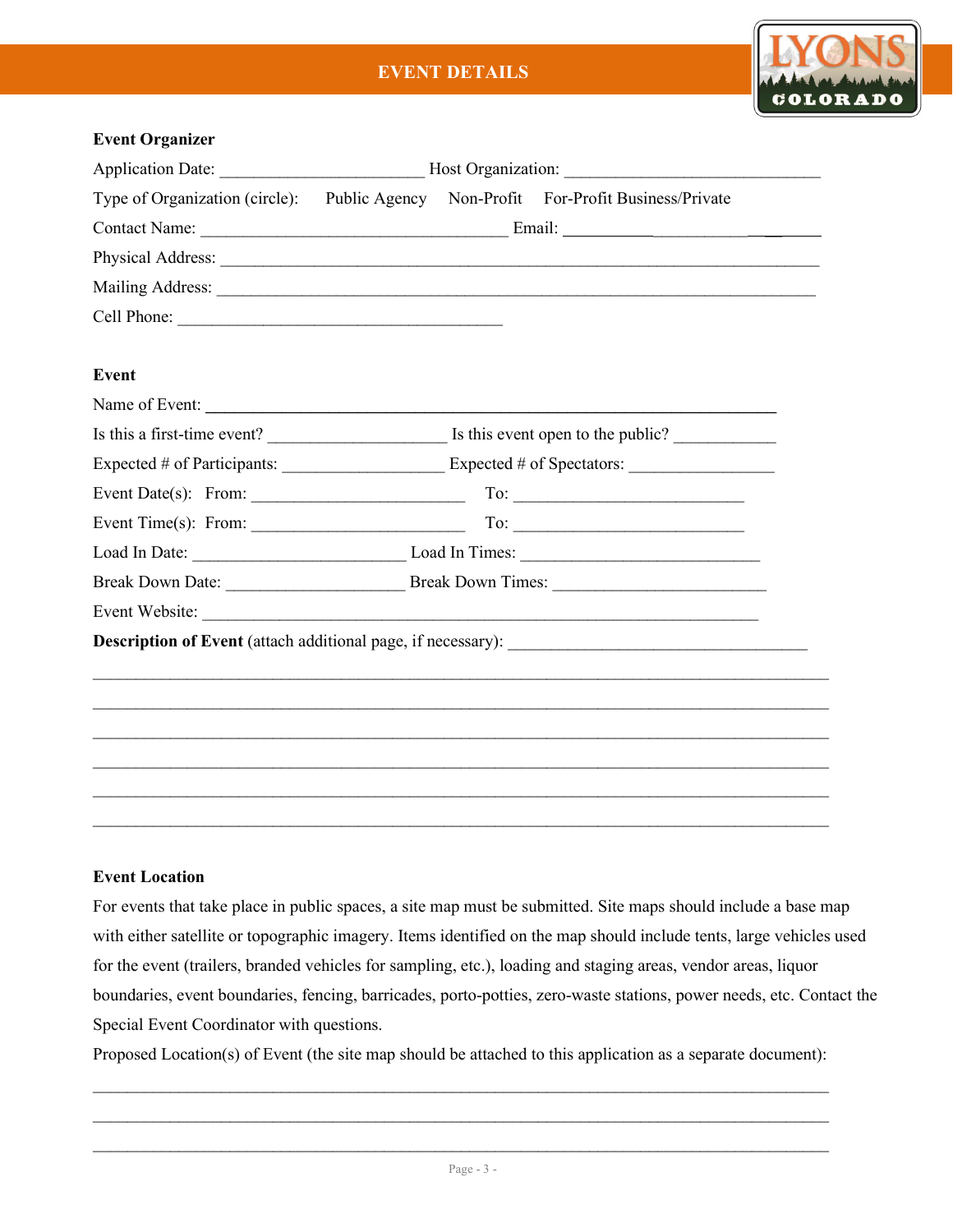#### **Vendors**

If you plan to include vendors at the event, all vendors must obtain a Town of Lyons **Business License** and submit **Special Event Sales Tax** to the State. Lyons Business License applications can be found at [www.towonflyons.com/BusinessLicense.](http://www.towonflyons.com/BusinessLicense) Information for Special Event Organizers' State sales tax responsibilities can be found at [www.colorado.gov/pacific/tax/special-event-organizers.](http://www.colorado.gov/pacific/tax/special-event-organizers) A list of all vendors must be sent to the Special Event Coordinator no less than 10 days before the event.

1. Will your event include vendors? The Ves and Ves and Ves and Ves and Ves and Ves and Ves and Ves and Ves and Ves and Ves and Ves and Ves and Ves and Ves and Ves and Ves and Ves and Ves and Ves and Ves and Ves and Ves an

#### **Food**

All food vendors must complete the [Boulder County Vendor Application](https://www.bouldercounty.org/records/licenses/food-safety-and-temporary-events/) at least 10 days prior to the event. All food vendors (with a few exceptions) must obtain a Temporary Event Retail Food license issued by Boulder County Public Health.

Event Coordinators (i.e. the event applicant) must complete the [Coordinator Application](https://www.bouldercounty.org/records/licenses/food-safety-and-temporary-events/) within 10 days prior to an event. The coordinator will be notified of approval/non-approval once all vendors have submitted Vendor Applications. A list of all food vendors must be attached when submitting this application.

2. Are you serving/selling food at your event? The same service of the service of the service of the service of the service of the service of the service of the service of the service of the service of the service of the s

3. Will you have mobile cooking units (e.g. food trucks, trailers, etc.) at your event? Yes No Number of Mobile Cooking Units:

Please note trucks and/or trailers are not permitted on grass or otherwise landscaped areas, unless explicitly approved as a separate plan. Contact the Special Event Coordinator with questions.

#### **Sanitation**

The Town requires portable toilets be provided for special events, by the ratio of at least 1 (one) portable toilet per 100 people. Please list on the site map where these will be placed.

Portable toilets must be delivered after 12 p.m. (noon) the business day before the event, and removed by 12 p.m. (noon) the business day following the event. For example, if the event is on a Saturday, portable toilets cannot be delivered earlier than noon on the previous Friday and must be removed by 12 p.m. (noon) the following Monday.

4. Will your event require portable toilets? No was not all the set of the SN of the SN of the SN o

Number of portable toilets

#### **Alcohol**

Per State statute, only nonprofit entities may apply for a Special Event Liquor Permit. The Special Event Liquor Permit application must be submitted at least 30 days before your event. If alcohol will be served, Boulder County Sheriff deputies are required for the event. Contact the Boulder County Sheriff's office to get a complete Incident Action Plan (IAP) and to schedule officers for the event. The cost of extra-duty deputies is managed and billed by Boulder County.

5. Are you serving/selling alcoholic beverages at your event? The Yes No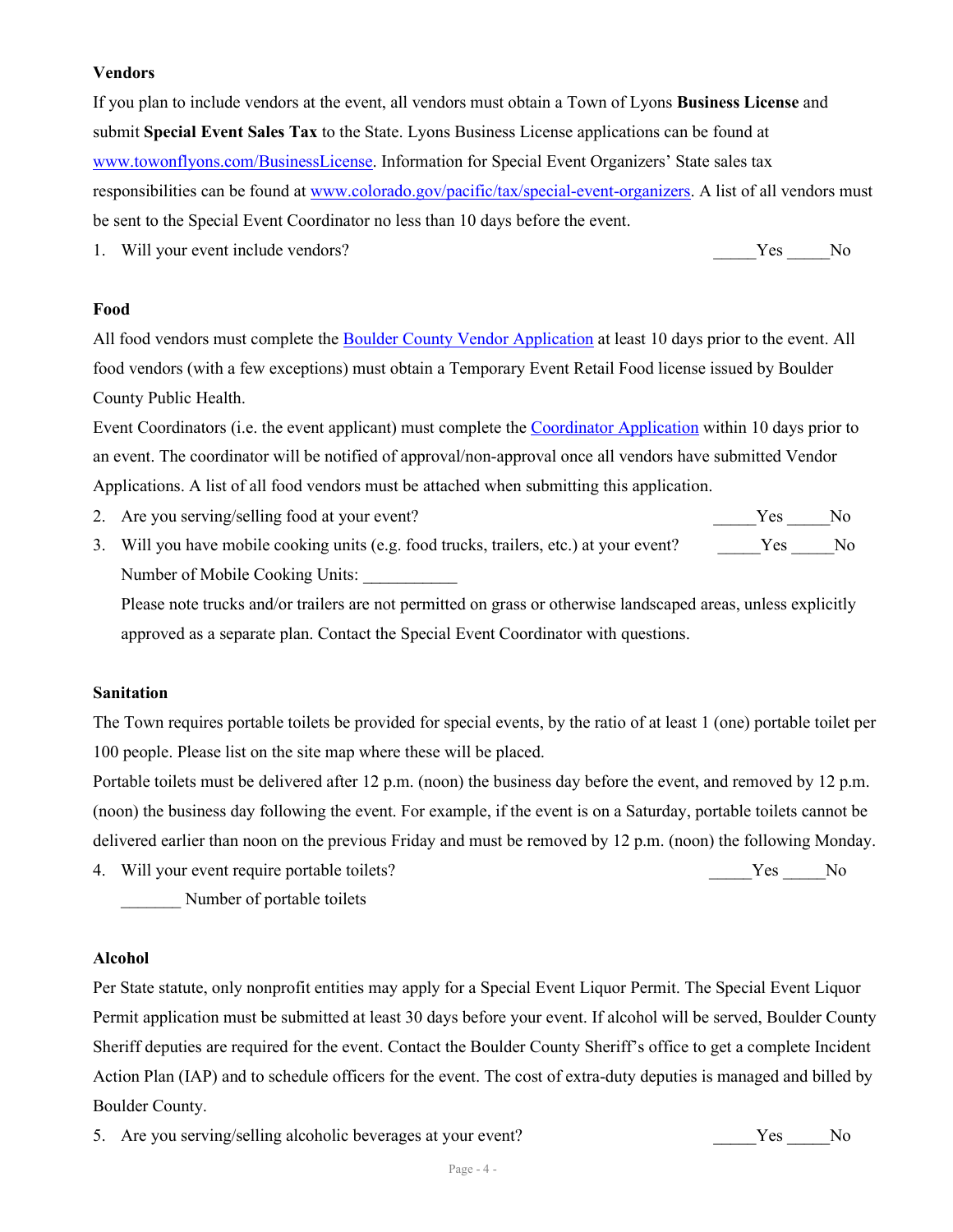6. If so, are you aware you are responsible for scheduling appropriate Sheriff/Police, Fire, Emergency Personnel, Ambulance, or other personnel services for your event? The Ves The Ves No

#### **Signage**

All event signage must be approved by the Town of Lyons. Signage proposals should include the size, location, and design of each sign. Proposed locations of signage should also be included on the event site map. Please review [Sec. 16-9](https://library.municode.com/co/lyons/codes/municipal_code?nodeId=CH16ZO_ART9SIRE) of the Lyons Municipal Code for sign regulations.

Banners and other advertising signage require a separate application and fee; please contact the Special Events Coordinator for more information.

7. Will signage be placed at the event? \_\_\_\_\_Yes \_\_\_\_\_No

#### **Amplified Sound**

All amplified sound must be approved by the Town of Lyons. Amplified sound after 10:00 p.m. is not permitted. Please refer to [Sec. 10-11](https://library.municode.com/co/lyons/codes/municipal_code?nodeId=CH10GEOF_ART11NO) of the Municipal Code regarding noise regulations.

8. Will amplified sound or a public address system be used? \_\_\_\_\_\_\_\_\_\_\_\_\_\_\_\_\_\_\_\_\_Yes \_\_\_\_\_\_No If so, what hours do you plan to have amplified sound?

#### **Road Closures**

If the event involves any road closures, an additional map of the proposed closures must be submitted with this application. Events requesting road closures must be approved by the Board of Trustees, Boulder County Sheriff's Office, and Lyons Fire Protection District. Road closures require extra-duty Boulder County Sheriff Deputies, at the scheduling coordination and cost of the applicant. Closures of Hwy 7 and US-36, including Main Street, Broadway, and Ute Hwy, must be approved by Colorado Department of Transportation (CDOT) and other applicable entities, as determined by CDOT. The applicant is solely responsible for acquiring all necessary permitting. Upon approval of road closures, Event Coordinators are responsible for notifying surrounding businesses and/or residents of the closure(s) at least two weeks prior to the event. A copy of the notification should be sent to the Special Event Coordinator at least two weeks prior to the event.

9. Does the event require any road closures within the Town Limits? The Ves No

If so, please list the proposed road closures here (the map of proposed closures is also to be attached to this application as a separate document):

 $\_$  , and the set of the set of the set of the set of the set of the set of the set of the set of the set of the set of the set of the set of the set of the set of the set of the set of the set of the set of the set of th  $\_$  , and the set of the set of the set of the set of the set of the set of the set of the set of the set of the set of the set of the set of the set of the set of the set of the set of the set of the set of the set of th

#### **Parking**

Event representatives must provide a comprehensive parking plan that demonstrates where they plan to have participants and attendees park. Parking is only permitted in designated areas. Please note that **parking fees** are enforced daily from 5 a.m. to 10 p.m. in Town of Lyons public parks. Overflow or parking planned outside of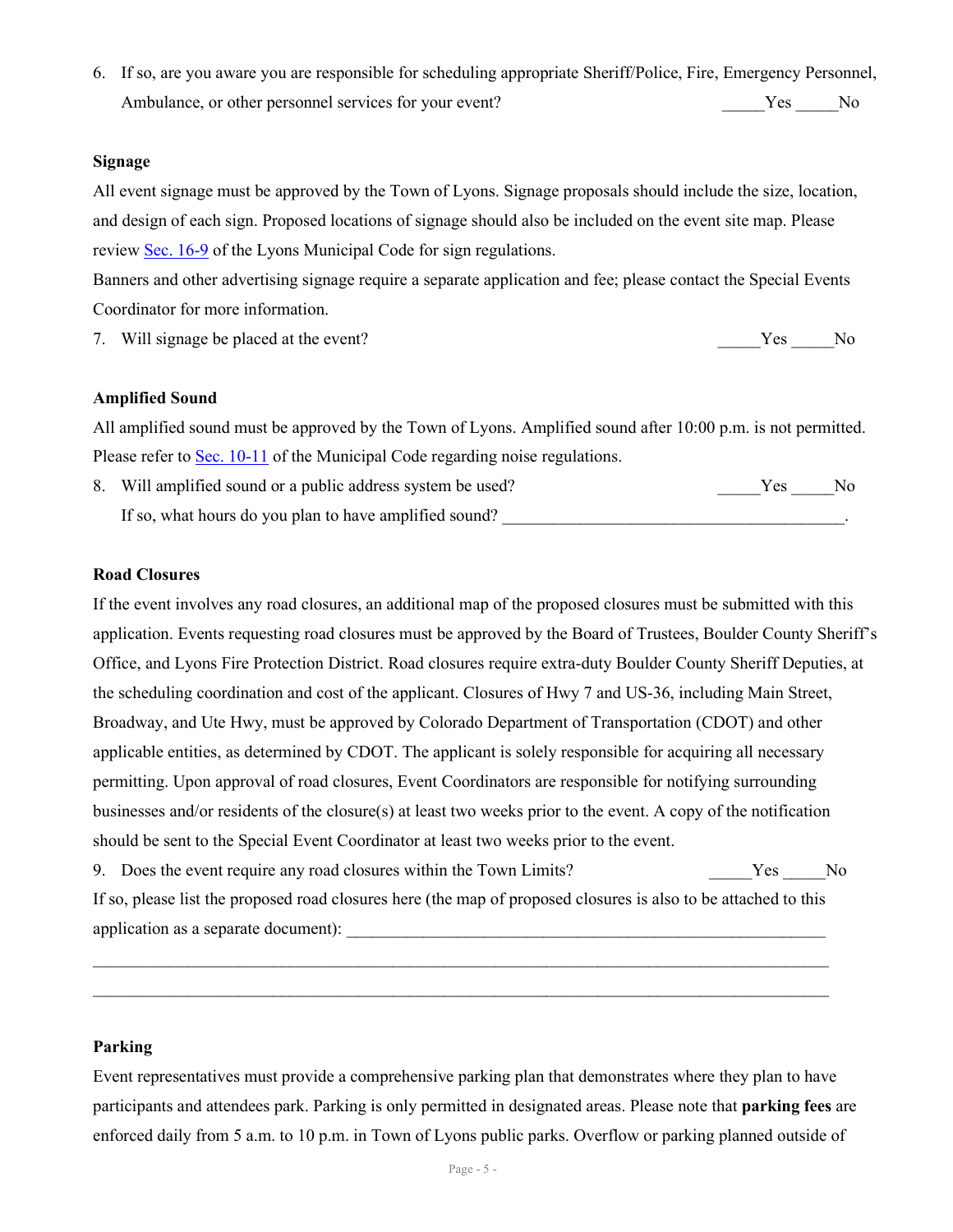designated park (LaVern Johnson Park, Bohn Park, etc.) parking lots is subject to an agreement with the Town, to be included as an additional addendum as part of this contract.

#### **Post-Event**

Event Organizers are required to schedule and attend a post-event follow-up meeting with the Special Event Coordinator, within two weeks of the event. At the meeting, Staff will conduct a final review of the subject application and condition of the space utilized for the event, and determine whether additional charges maybe incurred based upon the consideration of the *Fees and Rental Terms* criteria (see page 9).

#### **Additional Information & Required Items**

*Please initial to certify compliance of the following terms:*

The services and activities provided by the event are those of an independent entity and not as an employee, officer, official, or agent of the Town of Lyons. The parties of this event permit are not and shall not be construed as partners, contractors for services, joint venturers or agents of one another with respect to any activities associated with this event permit.

The responsible organization agrees that, in the event of any damage, loss, or injury to the facilities or to any property or equipment therein, the Town of Lyons may charge the billing organization the full amount of such damage, loss, or injury.

The group size may not exceed the venue capacity.

The responsible organization is responsible for providing a zero-waste event and has filled out the Zero-Waste Event Plan, as part of this application.

Town facilities will generally remain available on a first-come first-served basis for all visitors. Permits do not grant exclusive use of the site, trails or of parking facilities. Carpooling and alternative transportation should be encouraged. Permittees shall ensure the rights and privileges of other visitors are recognized and met.

The Town of Lyons logo shall be identified in all marketing material promoting your event. Please refer to [this folder](https://townoflyonsco-my.sharepoint.com/:f:/g/personal/ahodgson_townoflyons_com/EugK8r3_OnxNsWjOYhmeDYIBhAe255xKs_vJK95kLbsVVg?e=RjKJAV) for web or low-res, or contact the Special Events Coordinator for hi-res.

Alcoholic beverages are not allowed in any unpermitted areas.

No motorized vehicles or devices of any kind are allowed within the event area without specific permission.

Personal fireworks are not permitted.

Amplified sound after 10:00 p.m. is not permitted.

Damages to public property and all cleanup are the responsibility of the user.

Representatives must have a copy of their permit with them and make copies for anyone who oversees the permitted use.

All tents must be removed at the end of the event. All event apparatus (including signs) must be removed by 12 p.m. (noon) on the following day.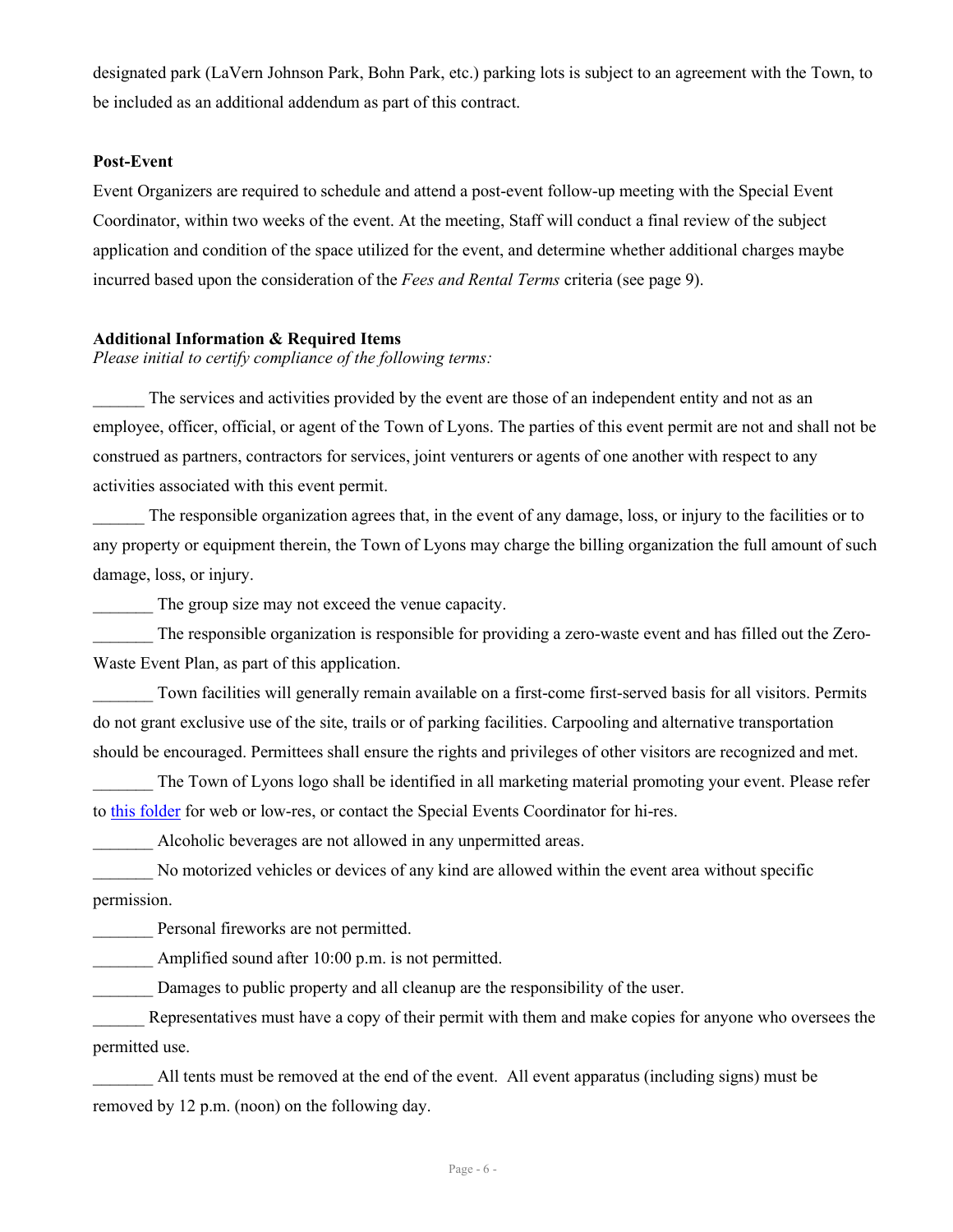If the event will be held on Town property, the responsible organization must return the venue(s) to preevent condition by 12 p.m. (noon) the following day, and email a photo documenting trash and recycling clean up. Failure to clean up and provide a photo may affect future event approval. The Town reserves the right to charge for any additional clean up.

All zero waste and/or trash must be removed 12 p.m. (noon) following the event.

#### **Parks/Fields/Trails**

Tent stakes may not be driven into the ground; to protect the Town's irrigation system, all tents must be held down with weights or water barrels only.

Motor vehicles are not allowed on town trails, parks, or open space areas.

Town staff must approve signage plan on trails. Posting signage on trees or using nails on Town property is prohibited.

Glass is not allowed in the parks.

Trails must always remain open to the public.

Town staff reserves the right to postpone and/or cancel the event due to wet trails.

#### **Payment**

To complete your venue reservation, the application fee must be submitted with the application. Final payment of any additional fees due must be received within 30 days of approval of permit. Reservations made within 90 days of the date of use must be paid in full immediately, and late fees will apply.

#### **Cancellation**

Request for cancellation must be received no later than 15 days before the event. The application fee is non-refundable.

#### **Vendors**

The responsible organization is responsible for providing a list of all vendors no less than 10 days before the event. All vendors must have a valid business license to operate within the Town of Lyons. All local and State Sales tax must be collected and remitted to the State of Colorado.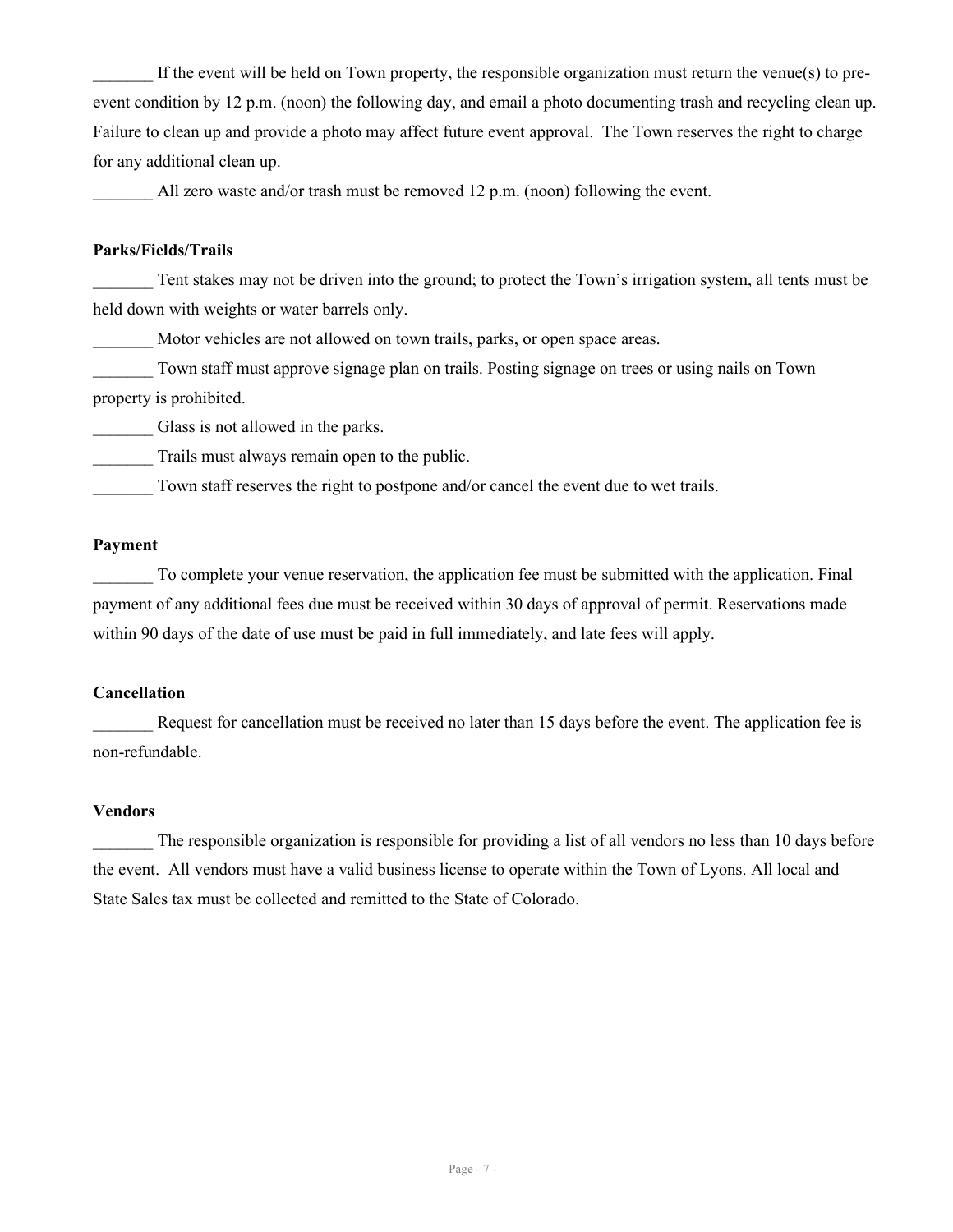# **FEES & RENTALS**



#### **Fees**

| <b>Item</b>                                                                                                                             | <b>Fee Schedule</b>                                                                                                      | <b>Total</b> |
|-----------------------------------------------------------------------------------------------------------------------------------------|--------------------------------------------------------------------------------------------------------------------------|--------------|
| <b>Application Fee</b>                                                                                                                  | \$100                                                                                                                    |              |
| Late Application Fee                                                                                                                    | \$100                                                                                                                    |              |
| Permit Fee (based on projected<br>number of participants*)<br>*Staff will confirm actual numbers to<br>determine if additional fees are | \$100: 0-49 Participants<br>\$200: 50-199 Participants<br>\$500: 200-499 Participants<br>\$1,000: 500-1,000 Participants |              |
| required                                                                                                                                | \$1,500: Over 1,000 Participants                                                                                         |              |
| Maintenance Fee                                                                                                                         | \$25/hour                                                                                                                |              |
| Restroom Cleaning/Stocking Fee                                                                                                          | \$25/hour                                                                                                                |              |
| <b>Staff Time</b>                                                                                                                       | \$25/hour                                                                                                                |              |
| Electric Fee                                                                                                                            | \$30 Base + \$50 per $\frac{1}{2}$ day                                                                                   |              |
| Water Use Fee (yard hydrant/spigots)                                                                                                    | $$25 + meter charge for large water use$                                                                                 |              |
| Facility/Field Rental Fee (based on<br>park use, location, time, etc.)                                                                  |                                                                                                                          |              |
| Road Closure Fee                                                                                                                        | \$30/hour, maximum \$240/day                                                                                             |              |
| <b>TOTAL</b>                                                                                                                            |                                                                                                                          |              |

#### **Rentals**

| <b>Item</b>           | <b>Nonrefundable Rental Fee</b> | <b>Number Renting</b> | <b>Total</b> |  |
|-----------------------|---------------------------------|-----------------------|--------------|--|
| Cone Rental (100 max) | \$100                           |                       |              |  |
| Barricade Rental      | \$100 per barricade             |                       |              |  |
| Sign Rental           | \$50                            |                       |              |  |
| Table Rental          | \$5 per table per day           |                       |              |  |
| Chair Rental          | \$1 per table per day           |                       |              |  |
| Anchor Audio System   | $$100$ deposit + \$50 per day   |                       |              |  |
| <b>TOTAL</b>          |                                 |                       |              |  |

#### **Rental Replacement Costs**

The following replacement costs will be charged for items unreturned within 24 business hours of the event:

| <b>Rented Item</b>    | <b>Rental Replacement Cost</b> |
|-----------------------|--------------------------------|
| Cones                 | \$50 each                      |
| <b>Barricades</b>     | $$200$ each                    |
| Signs                 | $$150$ each                    |
| Tables                | $$100$ each                    |
| Chairs                | \$50 each                      |
| Anchor Wireless Audio | \$1,500                        |

For additional fees and rentals, please refer to Exhibit A.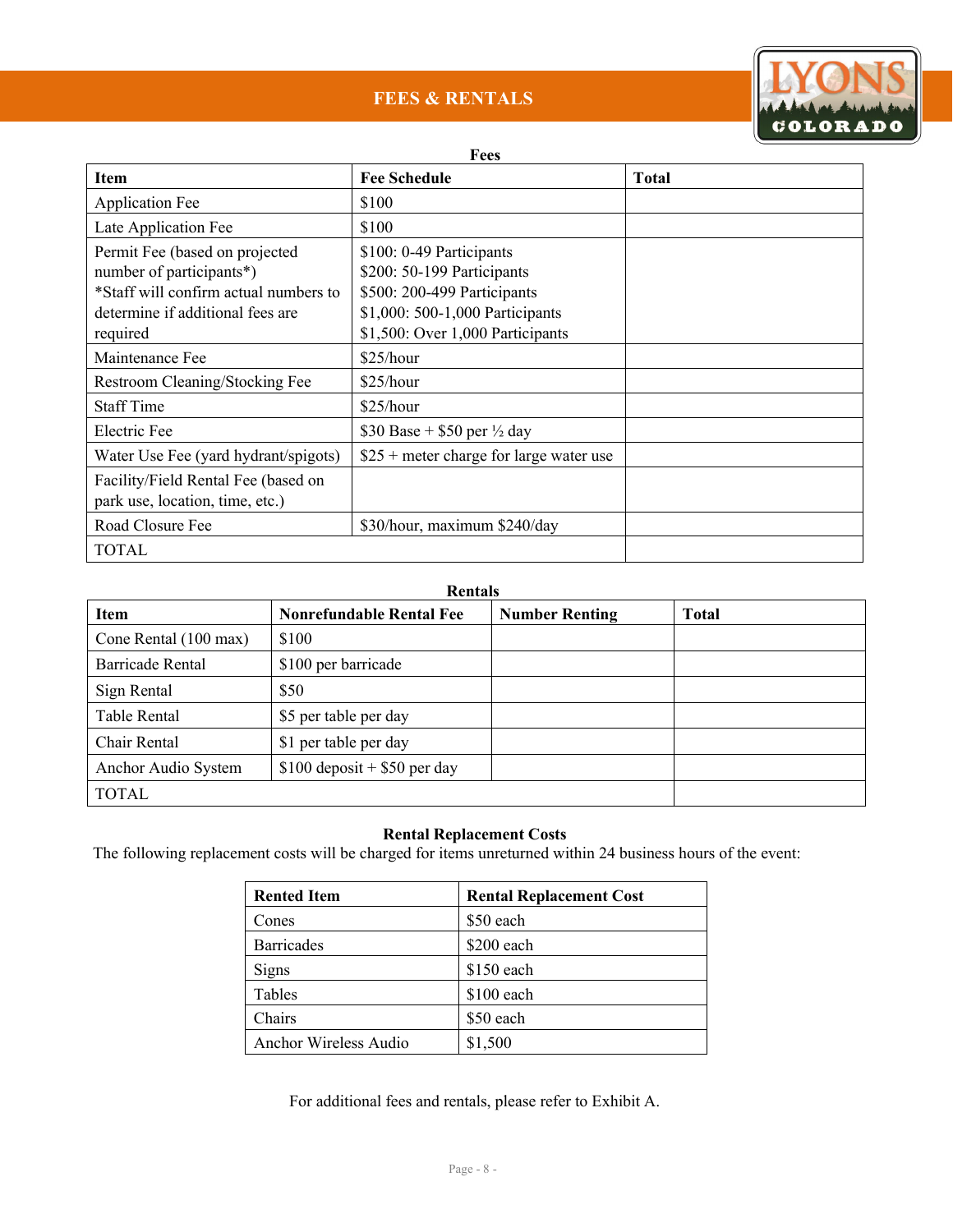

#### **Fees and Rental Terms**

Application fees and deposits are due upon application submission. The Lyons Department Community Relations and Programs shall conduct a final review of the subject application and condition of the space utilized for this proposed event, and additional charges maybe added based upon its consideration of the following criteria:

- Number of participants/ attendees
- Duration of the Special Use
- Geographic extent of the event on Town facilities
- Impacts of the proposed event on Town facilities/Actual costs of the event to the Town (i.e. labor costs, utilities, etc.)
- Damage to Property
- Amount of processing time required by the Town of Lyons for the event
- Direct benefit(s) of the event to Town of Lyons residents and businesses
	- o Whether the event provides an economic infusion into the Town of Lyons;
	- o Whether the event is a fundraiser for a Lyons-based non-profit organization; and
	- o Whether the special-use participants are comprised mostly of local community members. Requests and recommendation letters may be included with the application for consideration as to how the proposed event meets the above criteria.

I have read and agree to the fees and rental terms.

Signature: \_\_\_\_\_\_\_\_\_\_\_\_\_\_\_\_\_\_\_\_\_\_\_\_\_\_\_\_\_\_\_\_\_\_\_\_\_\_\_\_ Date: \_\_\_\_\_\_\_\_\_\_\_\_\_\_\_\_\_\_\_\_\_\_\_\_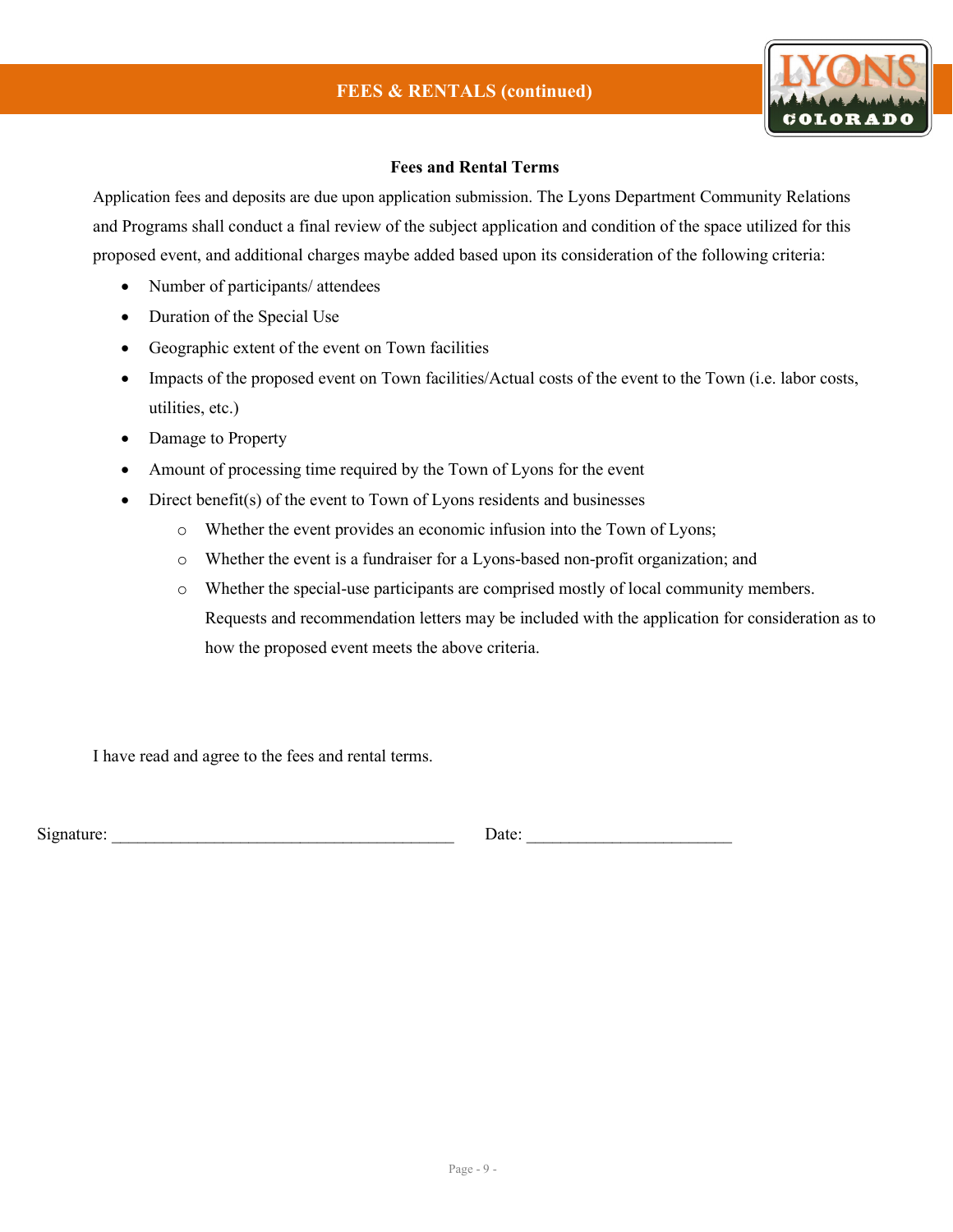

#### **Insurance and Indemnification**

*Required by all applicants. Please initial to certify compliance.*

The responsible organization shall indemnify and hold harmless the Town, its officer, officials, employees, agents, and insurance from and against any and all claims, demands suits, actions, or proceedings of any kind, including but not limited to: costs of actions and reasonable expert and attorney fees incurred by the Town in any way resulting from or arising out of this event. This provision shall not and is not intended in any way or manner to waive or cause the waiver of defenses or limitation on damages provided by the Colorado Governmental Immunity Act, Section 24-10-101 et seg., Colorado Revised Statutes, the Colorado Constitution, or the common law(s) of the United States or Colorado.

\_\_\_\_\_\_\_ The responsible organization shall procure and maintain, at its own costs, liability insurance in the amount of not less than \$1,000,000 against all claims, demands and other obligations incurred by the event planner/organizer in its performance of the event. Such insurance shall be in addition to any other insurance requirements imposed by law. The responsible organization shall not be relieved of any liability, claims, demands or other obligations assumed pursuant to Section 3 of these rules by reason of its failure to procure or maintain insurance in sufficient amount, duration or types. Such insurance shall be an occurrence policy. **A certification of insurance, naming the Town and its officers and staff, as an additional insured, shall be provided to the Town at least 14 days prior to the event.**

Workers Compensation Insurance (Colorado Statutory Requirement). The event sponsor or responsible organization is required to provide Workers Compensation Insurance for any person who is an employee of the organization or anyone paid to work on the community event. Event sponsors often have volunteer insurance. Please specify if you have this additional insurance:

Workers Compensation: <br> Wes \_\_\_\_\_\_ No \_\_\_\_\_\_ Not Applicable Volunteer Insurance:  $Yes$  No  $\sim$  Not Applicable

\_\_\_\_\_\_\_ Automobile Liability (Colorado Statutory Requirement). The event sponsor or responsible organization is required by Colorado law to provide automobile insurance to any person who is an employee, paid worker or volunteer of the organization operating an automobile. If automobiles are required or utilized for your event (auto races, parades, etc.), please provide proof of insurance to the Town of Lyons 7 days prior to the event. Automobile Liability:  $\begin{array}{ccc} \text{Yes} & \text{No} & \text{Not Applicable} \end{array}$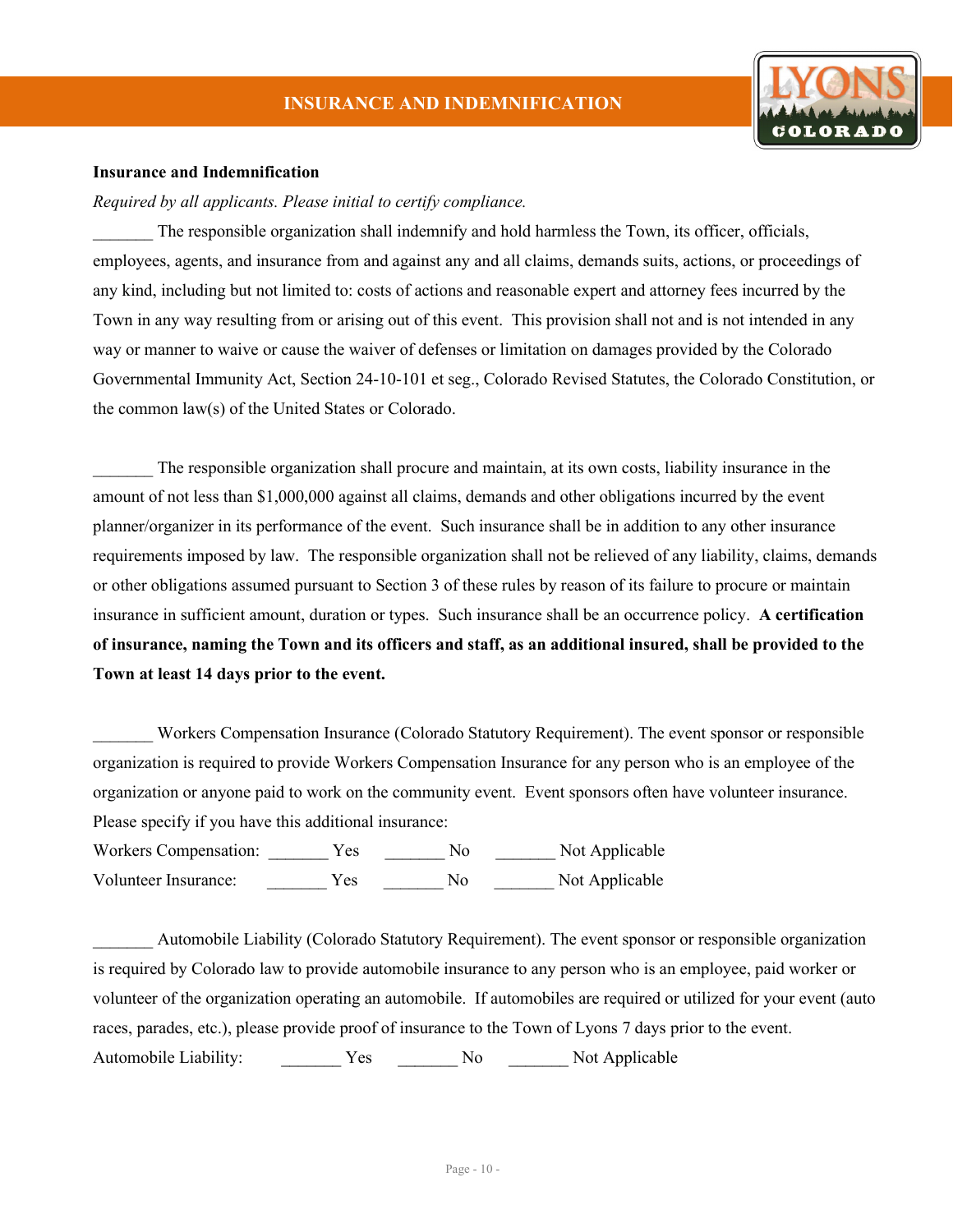# **ATTACHMENTS**



#### **Required Attachments:**

- $\Box$  Site Map (see below)
- $\Box$  Proposed location of the event. Please be specific; include courses, boundaries, etc.
- $\Box$  Parking Plan
- □ Zero-Waste Application

#### **If Applicable Attachments:**

- $\Box$  List of Retail Vendors
- $\Box$  List of Food Vendors
- □ Signage Proposal

## **SITE MAP**

#### **Please provide an Event Site Map that includes the following information:**

*If the item is not applicable, please write N/A in the box*

- $\Box$  Location of fencing, barriers and/or barricades. Indicate any removable fencing for emergency access.
- $\Box$  Provision of minimum twenty-foot (20') emergency access lanes throughout the event venue.
- $\Box$  Location of first-aid facilities and ambulances.
- □ Location of all stages, platforms, scaffolding, bleachers, grandstands, canopies, tents, portable toilets, booths, beer gardens, cooking areas, trash containers and dumpsters, and other temporary structures.

 $\_$  , and the set of the set of the set of the set of the set of the set of the set of the set of the set of the set of the set of the set of the set of the set of the set of the set of the set of the set of the set of th  $\_$ \_\_\_\_\_\_\_\_\_\_\_\_\_\_\_\_\_\_\_\_\_\_\_\_\_\_\_\_\_\_\_\_\_\_\_\_\_\_\_\_\_\_\_\_\_\_\_\_\_\_\_\_\_\_\_\_\_\_\_\_\_\_\_\_\_\_\_\_\_\_\_\_\_\_\_\_\_\_\_\_\_\_\_\_\_\_\_\_\_

- $\Box$  A detailed or close-up of the food booth and cooking area configuration including booth identification of all vendors cooking with flammable gases or barbecue grills.
- $\Box$  Generator locations and/or source of electricity.
- $\Box$  Placement of vehicles and/or trailers.
- $\Box$  Exit locations for outdoor events that are fenced and/or locations within tents and tent structures.
- $\Box$  Other related event components not listed above.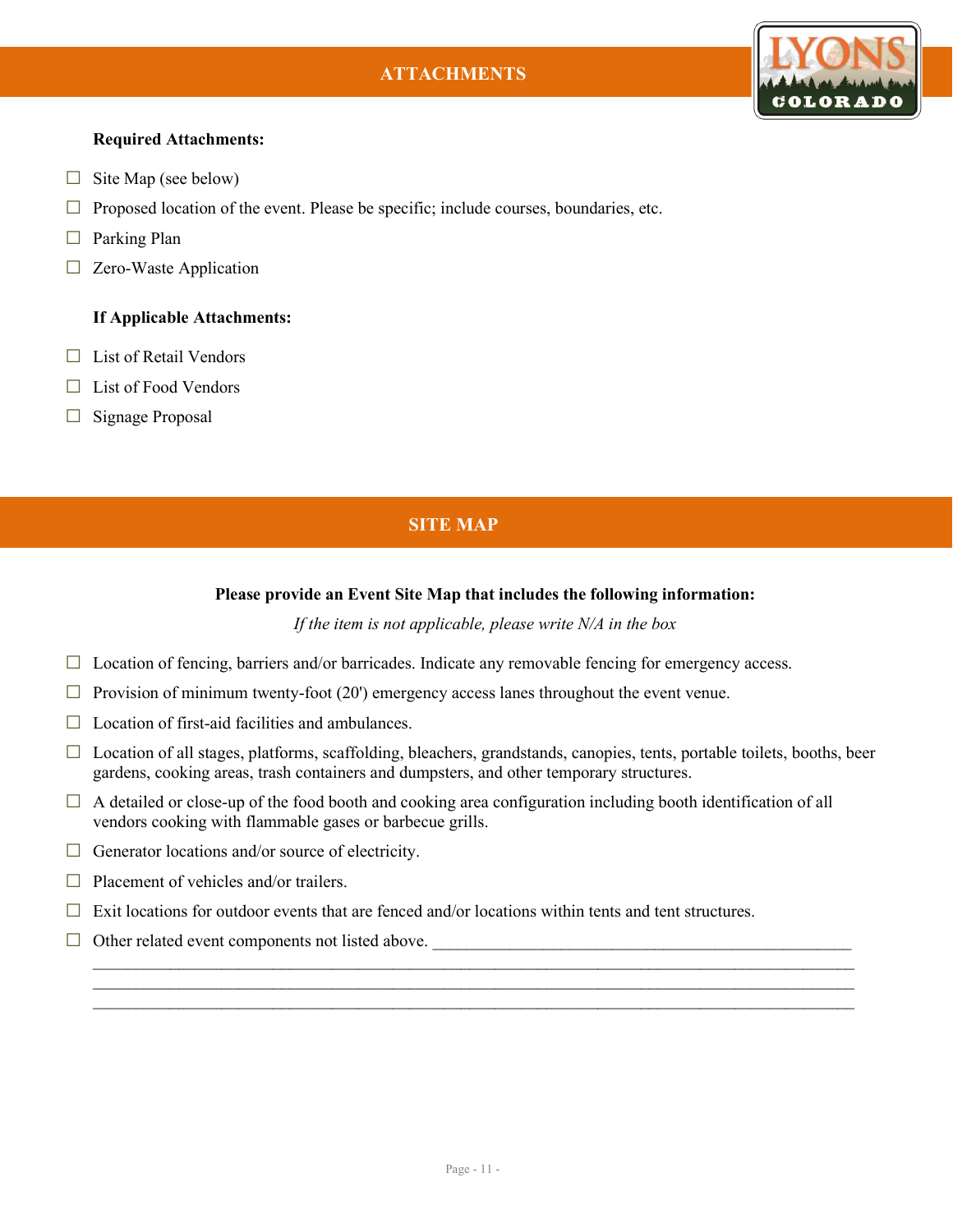

#### **As the applicant, you understand and agree to the following:**

- 1. To ensure prompt processing of your application, submit ALL support materials and documentation with your application. Incomplete applications will be returned.
- 2. The applicant may incur additional expenses from other County, Fire, or State jurisdictions.
- 3. A non-refundable application fee of \$100 must be submitted with the complete application.
- 4. The applicant agrees to abide by the following deadlines:
	- a. Applicant Submission: No more than 365 days and no less than 90 days before the event. Late applications will incur a \$100 late fee.
	- b. Cancellation: No less than 15 calendar days before the event.
	- c. Additional Services (Personnel and Equipment): No less than 45 days before the event.
- 5. The applicant is required to attend pre- and post-event meetings with Town staff.

#### **CERTIFICATION:**

I/we certify that the information contained in the foregoing application is true and correct to the best of my/our knowledge and belief that I/we have read, understand and agree to abide by the requirements, rules and regulations governing the proposed Special Event Permit under the Town of Lyons. I/we agree to comply with all other requirements of the Town, County, State, Federal Government, and any other applicable entity which may pertain to the use of the Event venue and the conduct of the Event, I/we agree to pay all fees, taxes and the Town shall not be liable for the payment of such taxes. I/we agree to abide by the requirements of the Special Events Permit, and further certify that I/we, on behalf of the Host Organization, am also authorized to commit that organization, and therefore agree to be financially responsible, in conjunction with the Host Organization, for any costs and fees that may be incurred by or on behalf of the Event to the Town of Lyons.

| Print Name Host Organization<br><u> 1989 - Johann Stein, fransk politiker (d. 1989)</u> |
|-----------------------------------------------------------------------------------------|
| Print Name of Authorized Agent                                                          |
| Title                                                                                   |
| Signature                                                                               |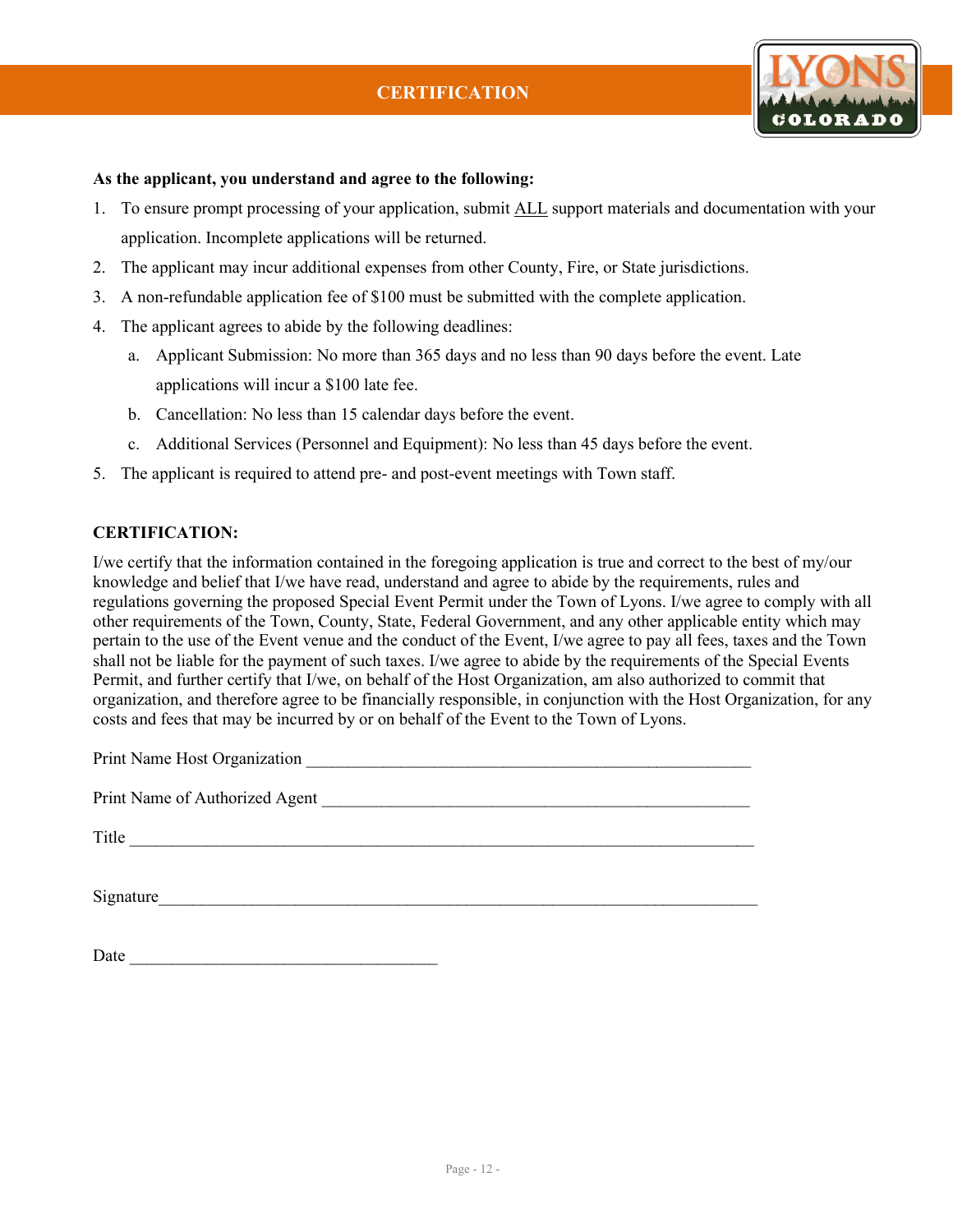# **Office Use Only** The \$100 processing fee, if applicable, must accompany this application. **Total Fees Required**  $\sim$ \$ Date: Deposit Received **Signatures of Approval Event Coordinator: CONDITIONS, RESTRICTIONS, COMMENTS** Signature: Date Director of Parks and Public Works: CONDITIONS, RESTRICTIONS, COMMENTS Town Administrator (for Town road closures): CONDITIONS, RESTRICTIONS, COMMENTS Boulder County Sheriff's Office (when applicable): CONDITIONS, RESTRICTIONS, COMMENTS Signature: Date Date Date Date Date Lyons Fire (when applicable): CONDITIONS, RESTRICTIONS, COMMENTS Signature: Date Date